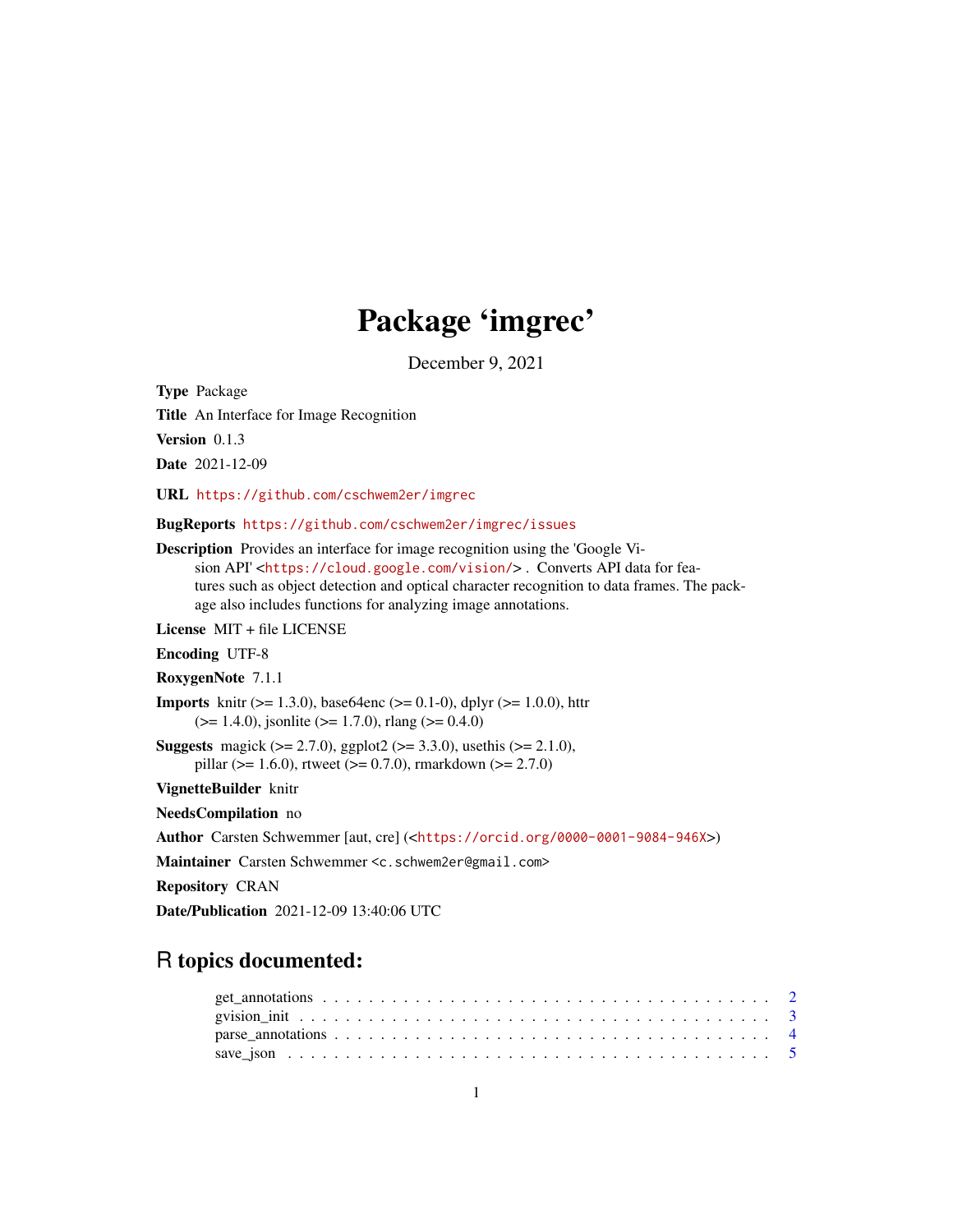#### <span id="page-1-0"></span>**Index** [6](#page-5-0) **6**

<span id="page-1-1"></span>get\_annotations *get image annotations*

#### Description

Calls the 'Google Vision' API to return annotations. The function automatically creates batches

#### Usage

get\_annotations(images, features, max\_res, mode)

#### Arguments

| images   | A character vector for images to be annotated. Can either be url strings or local<br>images, as specified with mode.                                                                 |
|----------|--------------------------------------------------------------------------------------------------------------------------------------------------------------------------------------|
| features | A character vector for the features to be returned. Accepts 'all' or any combi-<br>nation of the following inputs: 'label', 'web', 'text', 'face', 'landmark', 'logo', 'safe_search' |
| max_res  | An integer specifying the maximum number of results to be returned for each<br>feature.                                                                                              |
| mode     | Accepts 'url' for image urls and 'local' for file paths to local images.                                                                                                             |

#### Value

An response object of class 'gvision\_annotations'.

#### See Also

Google Vision [features](https://cloud.google.com/vision/docs/features-list) and [quotas.](https://cloud.google.com/vision/quotas)

#### Examples

## Not run:

```
gvision_init()
# one image url
sw_image <- 'https://upload.wikimedia.org/wikipedia/en/4/40/Star_Wars_Phantom_Menace_poster.jpg'
results <- get_annotations(images = sw_image, # image character vector
                          features = 'all', # request all available features
                          max_res = 10, # maximum number of results per feature
                          mode = 'url') # maximum number of results per feature
# multiple image urls
finn_image <- 'https://upload.wikimedia.org/wikipedia/en/2/2a/Finn-Force_Awakens_%282015%29.png'
padme_image <- 'https://upload.wikimedia.org/wikipedia/en/e/ee/Amidala.png'
input_imgs <- c(sw_image, finn_image, padme_image)
```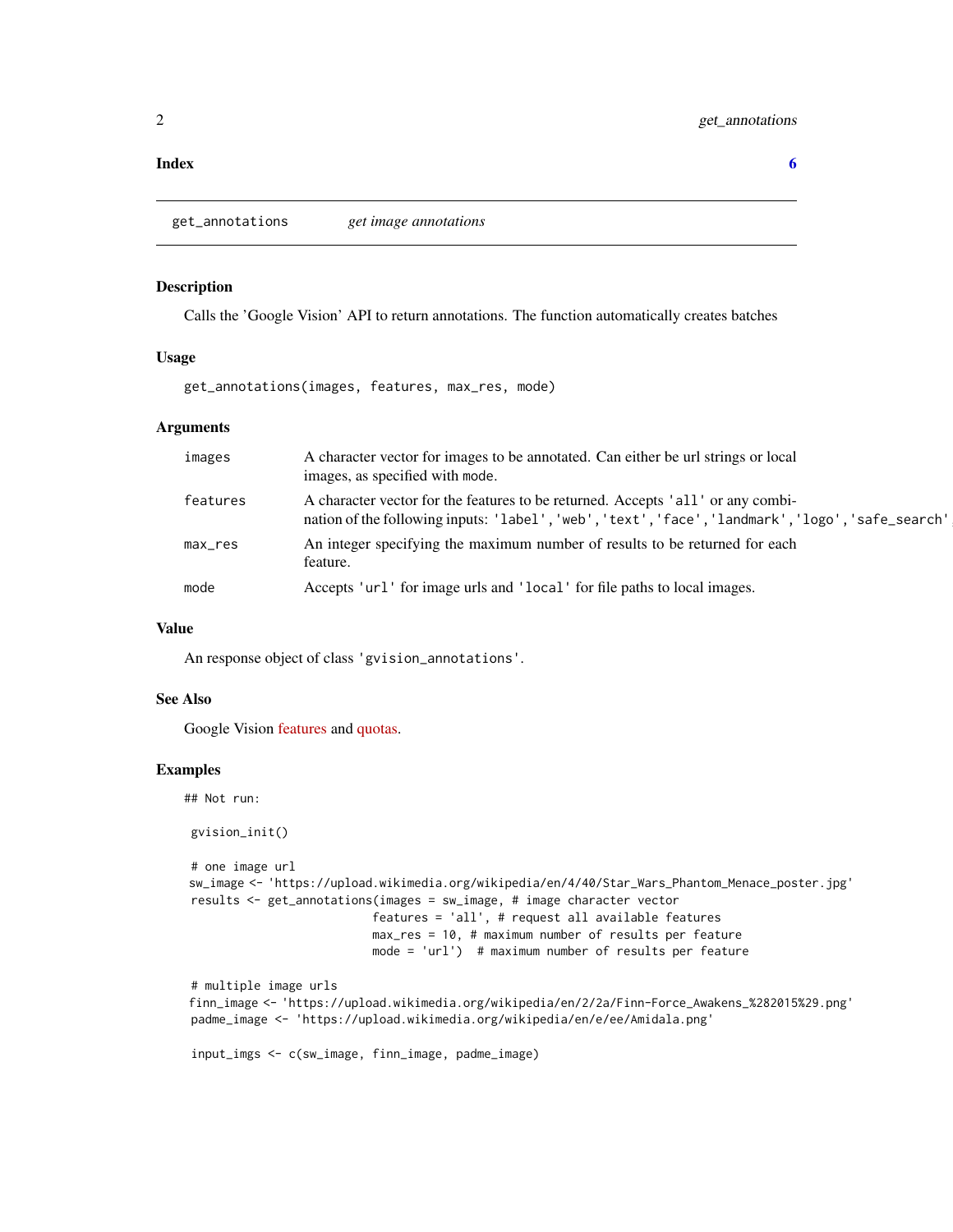#### <span id="page-2-0"></span>gvision\_init 3

```
results <- get_annotations(images = input_imgs,
           features = c('label', 'face'), max-res = 5, mode = 'url')# one local image
temp_img_path <- tempfile(fileext = '.png')
download.file(finn_image, temp_img_path, mode = 'wb', quiet = TRUE)
results <- get_annotations(images = temp_img_path,
           features = c('label', 'face'), max_res = 5, mode = 'local')
## End(Not run)
```
gvision\_init *authorization for Google Vision*

#### Description

Initializes the authorization credentials for the 'Google Vision' API. Needs to be called before using any other functions of imgrec and requires gvision\_key as environment variable.

#### Usage

gvision\_init()

#### Value

nothing.

#### Examples

```
## Not run:
Sys.setenv(gvision_key = "Your Google Vision API key")
```
gvision\_init()

## End(Not run)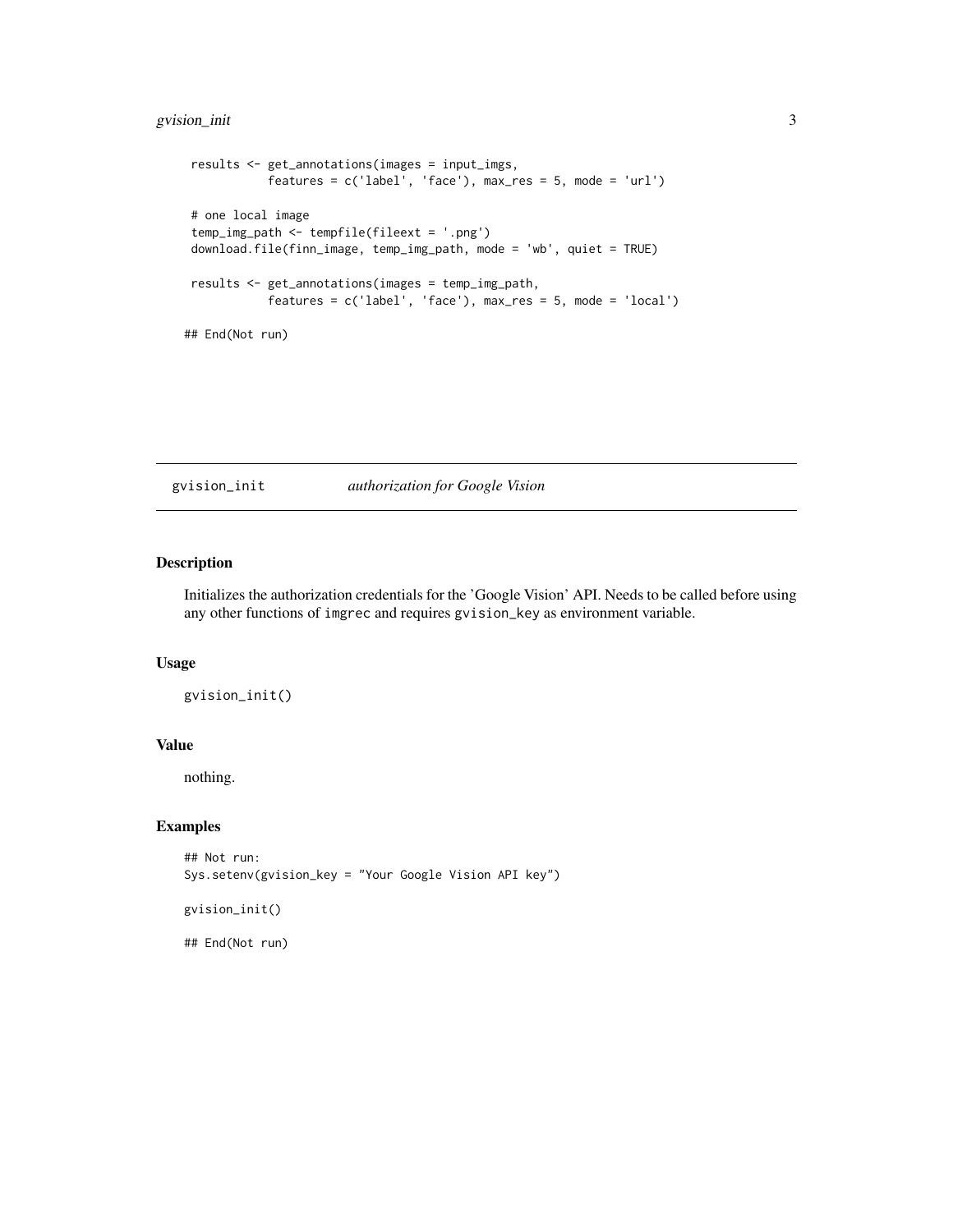#### <span id="page-3-0"></span>Description

Parses the annotations and converts most of the features to data frames. Also stores the corresponding image identifiers for each feature as 'img\_id'

#### Usage

```
parse_annotations(annotations)
```
#### Arguments

annotations An annotation object created with [get\\_annotations](#page-1-1).

#### Value

A list containing data frames for each feature:

labels label annotations web\_labels web label annotations web\_similar similar web images web\_match\_partial partial matching web images web\_match\_full full matching web images web\_match\_pages matching web pages faces face annotations objects object annotations logos logo annotations landmarks landmark annotations full text full text annotation safe\_serarch safe search annotation colors dominant color annotations crop\_hints crop hints for ratios 0.8/1.0/1.2

#### Examples

```
## Not run:
# initialize api credentials
gvision_init()
```

```
# annotate images
finn_image <- 'https://upload.wikimedia.org/wikipedia/en/2/2a/Finn-Force_Awakens_%282015%29.png'
sw_image <- 'https://upload.wikimedia.org/wikipedia/en/8/82/Leiadeathstar.jpg'
```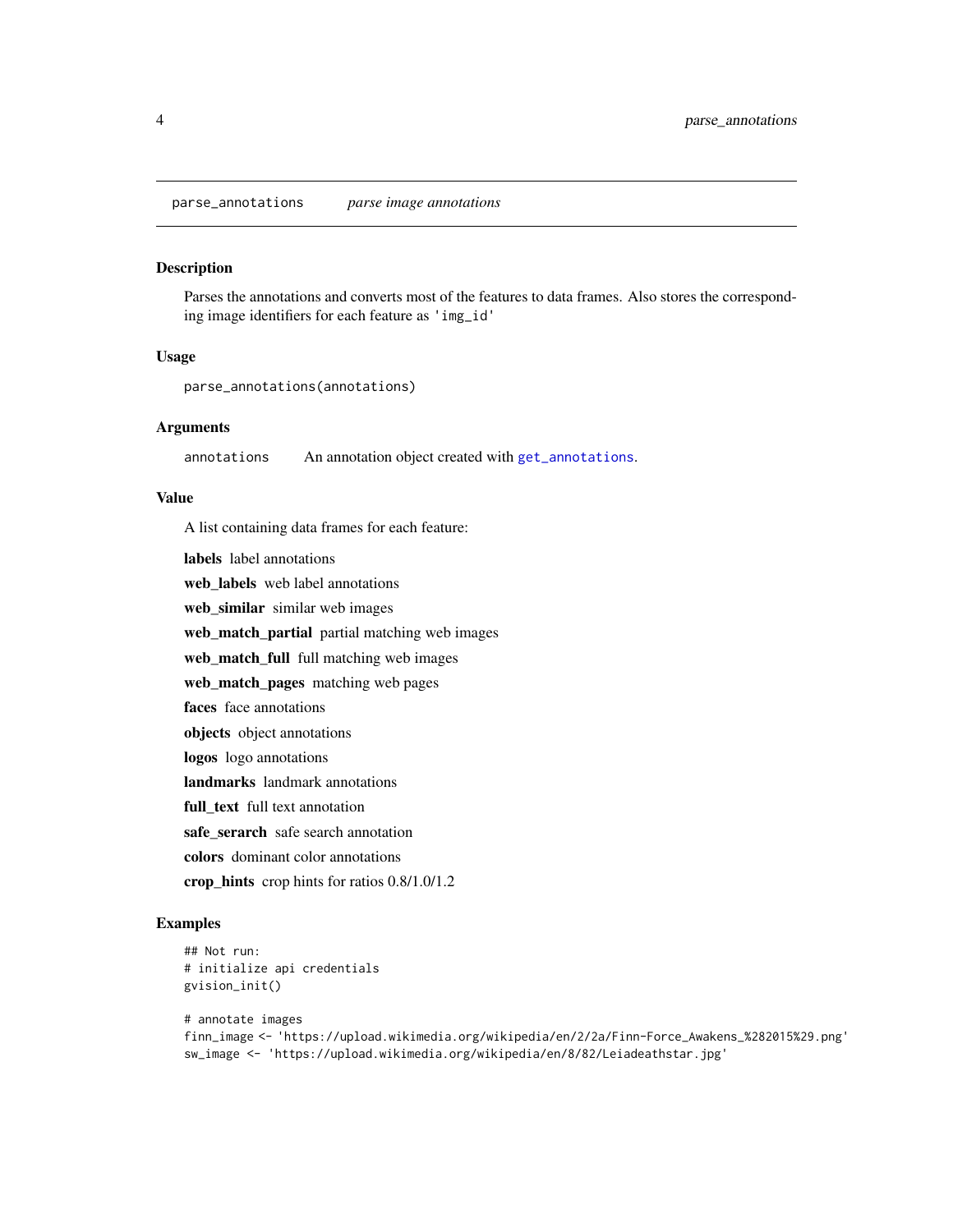#### <span id="page-4-0"></span>save\_json 5

```
padme_image <- 'https://upload.wikimedia.org/wikipedia/en/e/ee/Amidala.png'
results <- get_annotations(images = c(finn_image, sw_image, padme_image),
                           features = 'all', max\_res = 10, mode = 'url')# parse annotations
img_data <- parse_annotations(results)
# available feature data frames
names(img_data)
## End(Not run)
```
save\_json *save annotation data as JSON*

#### Description

Writes raw JSON data as returned by the Google Vision API to a UTF-8 encoded local file.

#### Usage

```
save_json(annotations, file)
```
#### Arguments

| annotations | An annotation object created with get_annotations. |
|-------------|----------------------------------------------------|
| file        | Local path where the JSON data should be stored.   |

#### Value

nothing.

#### Examples

```
## Not run:
gvision_init()
finn_image <- 'https://upload.wikimedia.org/wikipedia/en/2/2a/Finn-Force_Awakens_%282015%29.png'
results <- get_annotations(images = finn_image, features = 'all',
                            max\_res = 10, mode = 'url')
temp_file_path <- tempfile(fileext = '.json')
save_json(results, temp_file_path)
```
## End(Not run)